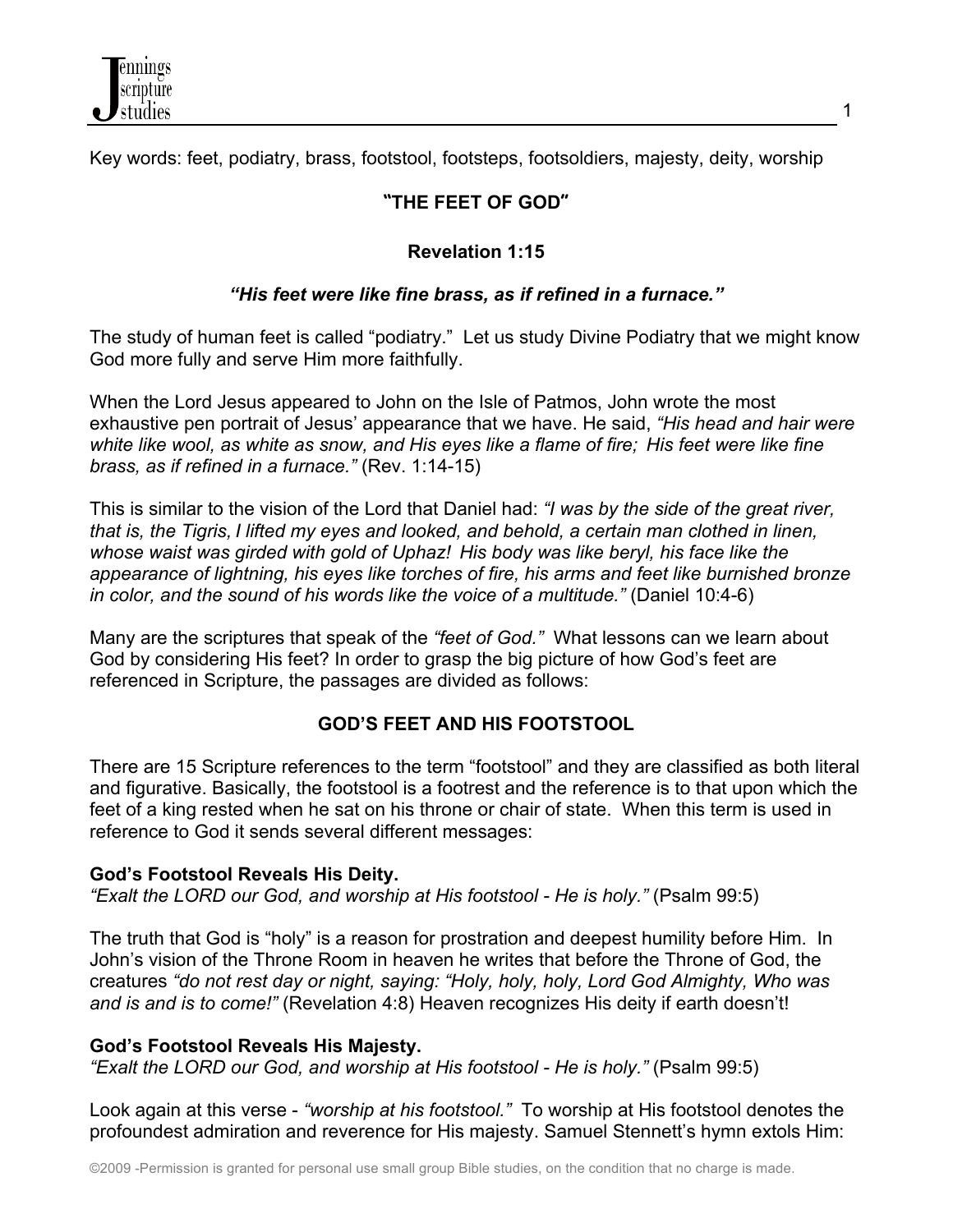"Majestic sweetness sits enthroned Upon the Savior's brow; His head with radiant glories crowned, His lips with grace o'erflow, His lips with grace o'erflow.

No mortal can with Him compare Among the sons of men; Fairer is He than all the fair Who fill the heav'nly train, Who fill the heav'nly train."

## **God's Footstool Reveals That He is Mighty.**

*"Thus says the LORD: 'Heaven is My throne, and earth is My footstool.'"* (Isa.66:1; Matt.5:35)

The phrase, "*the earth is My footstool,"* when applied to the earth, shows how small it is when compared with God. To show the greatness of God, the earth is represented as being merely His footrest. Think on the immensity of God, who pictures Heaven as His throne and the earth as a place to put His feet! He is the God of the infinite. Eternity designates His infinity in relation to time and immensity designates His infinity in relation to space.

Jesus had this passage in mind in the Sermon on The Mount when He said, *"Swear not at all; neither by heaven, for it is God's throne; nor by the earth, for it is his footstool."* (Matt. 5:34- 35)

What a mighty God we have! To sit on His throne in the heavens and rest His feet upon the earth helps us to comprehend somewhat His greatness. Indeed*, "Great is the LORD and most worthy of praise; his greatness no one can fathom."* (Psalm 145:3) However, He is not too big for the smallest problem the humblest person faces.

### **God's Footstool Reveals His Victory.**

*"The LORD said to my Lord, "Sit at My right hand, Till I make Your enemies Your footstool."* (Psalm 110:1)

The "*right hand*" in Scripture speaks of the position of honor. Luke 22:69 states, *"Hereafter shall the Son of Man sit on the right hand of the power of God."* In that position, His enemies will become His footstool. It was the custom of ancient conquerors to place their foot upon the necks of their conquered enemies. (Joshua 10:24) Here, King Jesus is seen with His enemies beneath His feet. That day will come! *"For He must reign till He has put all enemies under His feet."* (I Cor. 15:25)

The preceding verses declare: *"As in Adam all die, even so in Christ all shall be made alive. But each one in his own order: Christ the firstfruits, afterward those who are Christ's at His coming. Then comes the end, when He delivers the kingdom to God the Father, when He puts an end to all rule and all authority and power. For He must reign till He has put all enemies under His feet. The last enemy that will be destroyed is death."* (I Cor. 15:22-26)

©2009 -Permission is granted for personal use small group Bible studies, on the condition that no charge is made.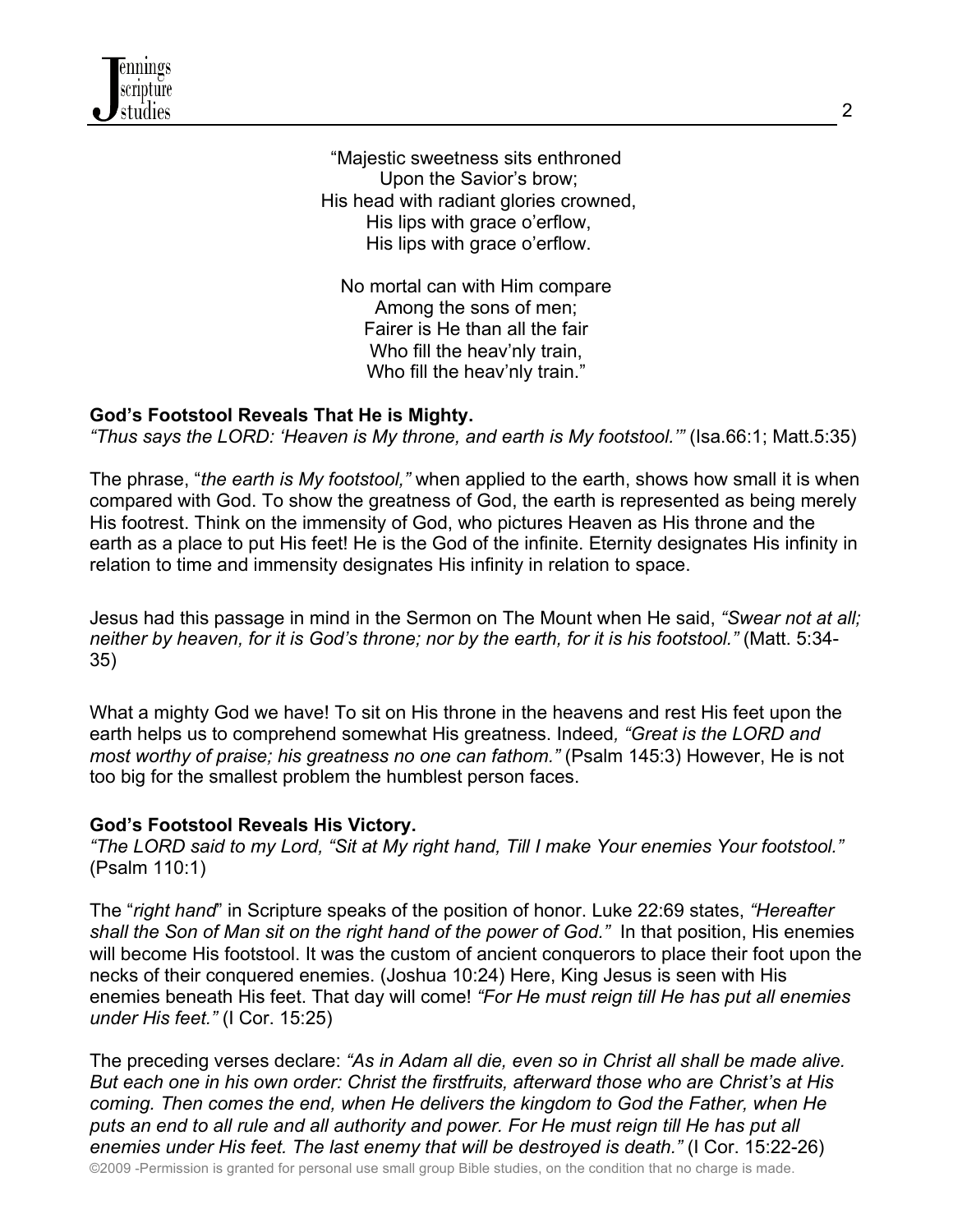The resurrected King Jesus is the Reigning Monarch in this passage. He is our God, Savior and King! Let us bow before Him, worship and adore Him, for what a mighty God we serve!

# **GOD'S FEET AND HIS FOOTSTEPS**

There are several biblical scenes in which God is pictured as walking. Each scene is instructive as we seek to know God better. We begin by going all the way back to the Book of Beginnings, Genesis, and learn a vital lesson about God from His footsteps in the Garden of Eden.

# **God's Footsteps Denote His Pursuit.**

*"When the woman saw that the tree was good for food, that it was pleasant to the eyes, and a tree desirable to make one wise, she took of its fruit and ate. She also gave to her husband with her, and he ate. Then the eyes of both of them were opened, and they knew that they were naked; and they sewed fig leaves together and made themselves coverings. And they heard the sound of the LORD God walking in the garden in the cool of the day, and Adam and his wife hid themselves from the presence of the LORD God among the trees of the garden. Then the LORD God called to Adam and said to him, 'Where are you?'"* (Genesis 3:6-9)

Adam and Eve disobeyed God and ate of the forbidden fruit. In the context of the cause and consequences of that sin we have an amazing expression about God: Adam and Eve *"heard the sound of the LORD God walking in the garden in the cool of the day, and Adam and his wife hid themselves…."*

Picture that earthly paradise where flowers never faded, nothing ever died and where innocence had never been violated. One morning dawned with dazzling brightness and comforting warmth. Wafting on the gentle wind was a cacophony of bird songs and a plethora of sweet smelling aromas. Nothing had ever threatened the perfect environment into which a man and his wife had been placed by the Creator of this pristine place. However, this day was to end as no other day had ever ended.

Into this picture perfect paradise slithered that Old Serpent, Satan and before the day was over all would change and nothing would ever be the same again. Yielding to the temptation that Satan dangled before them, Adam and Eve violated God's prohibition and immediately introduced into the human gene the deadly virus of sin.

And then, what they feared became reality: God came calling! They heard His footsteps "*walking in the garden in the cool of the day."* Every footfall brought Him nearer. Fear drove them to attempt to avoid the Eternal Inevitable, but the footfalls followed them. Dread gripped their souls. The sound of the Walking God who had provided all that they ever enjoyed grew closer. That sound, the sound of the steps of the Almighty One they could not endure. They hid but their hiding place was discovered by the eyes of omniscience. They attempted a "cover up" but God saw through that, confronted them with their sin and expelled them from Paradise - Paradise lost!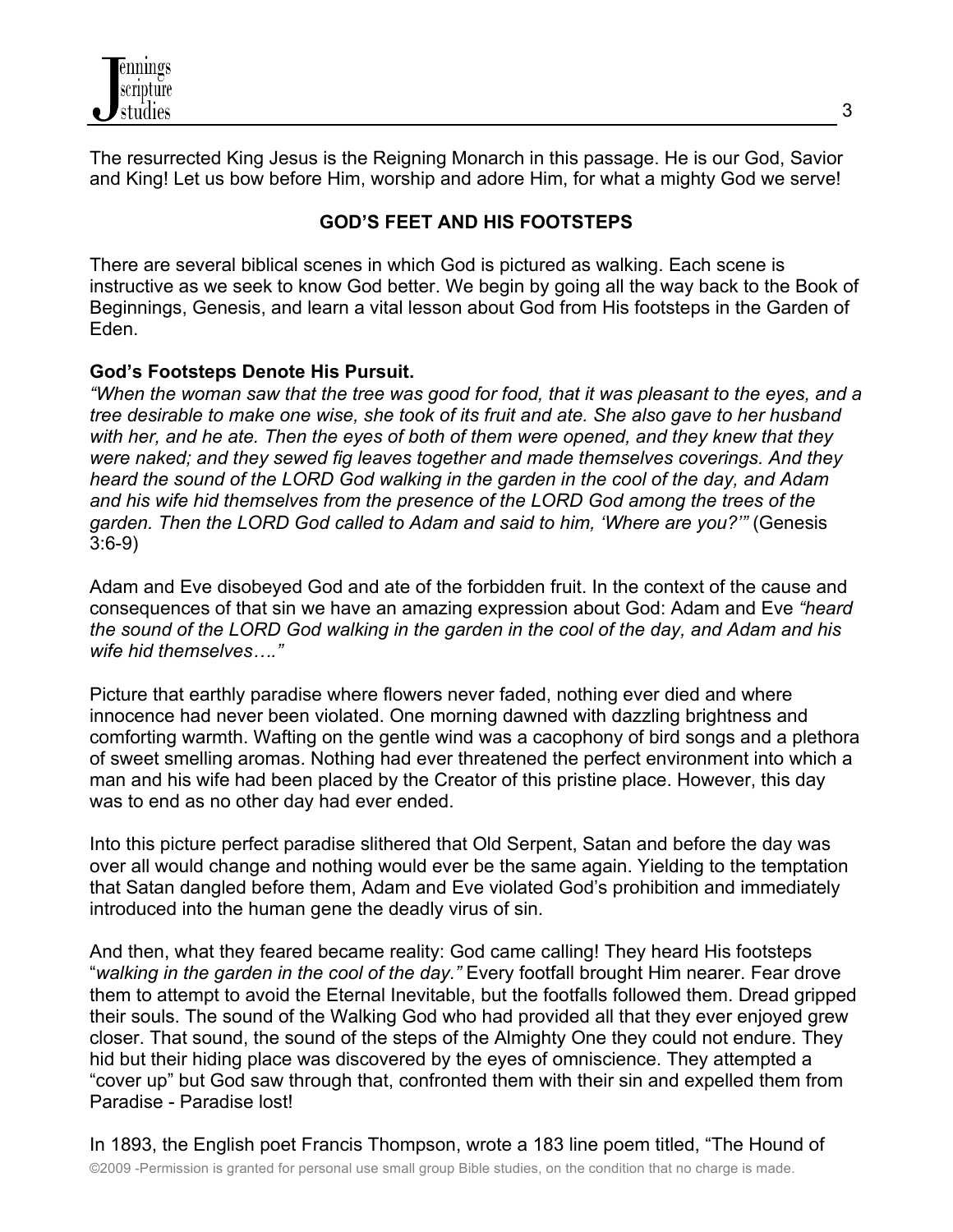

Heaven." The name is strange. It startles one at first. It is so bold, so new, so fearless. It does not attract, rather the reverse. But when one reads the poem this strangeness disappears. God is portrayed as relentlessly following the fleeing soul in a never ending pursuit. The first few lines of the poem are as follows:

> *"I fled Him, down the nights and down the days; I fled Him, down the arches of the years; I fled Him, down the labyrinthine ways Of my own mind; and in the mist of tears I hid from Him…"*

Andrea Wolfe, on staff with the CoMission office in Raleigh, North Carolina tells the following story:

In the 1930's Stalin ordered a purge of all Bibles and all believers. In Stavropol, Russia, this order was carried out with vengeance. Thousands of Bibles were confiscated, and multitudes of believers were sent to the prison camps where most died, unjustly condemned as "enemies of the state."

The CoMission once sent a team to Stavropol. The city's history wasn't known at that time. But when the team was having difficulty getting Bibles shipped from Moscow, someone mentioned the existence of a warehouse outside of town where these confiscated Bibles had been stored since Stalin's day.

After the team had prayed extensively, one member finally mustered up the courage to go to the warehouse and ask the officials if the Bibles were still there. Sure enough, they were. Then the CoMissioners asked if the Bibles could be removed and distributed again to the people of Stavropol. The answer was "Yes!"

The next day the CoMission team returned with a truck and several Russian people to help load the Bibles. One helper was a young man, a skeptical, hostile agnostic collegian who had come only for the day's wages. As they were loading Bibles, one team member noticed that the young man had disappeared. Eventually they found him in a corner of the warehouse, weeping.

He had slipped away hoping to take a Bible for himself. What he did not know was that he was being pursued by the "Hound of Heaven." What he found shook him to the core. The inside page of the Bible he picked up had the handwritten signature of his own grandmother. It had been her personal Bible. Out of the thousands of Bibles still left in that warehouse, he stole the very one belonging to his grandmother, a woman who throughout her entire life was persecuted for her faith.

No wonder he was weeping! God had powerfully and yet tenderly made Himself known to this young man. Such was his divinely appointed meeting with the sovereign Lord of the universe, the "Hound of Heaven" who had tracked him down to that very warehouse! Remember Jeremiah's words: *"Can anyone hide in secret places so that I cannot see him?' declares the Lord. `Do not I fill both heaven and earth?' declares the Lord."* (Jer. 23:24)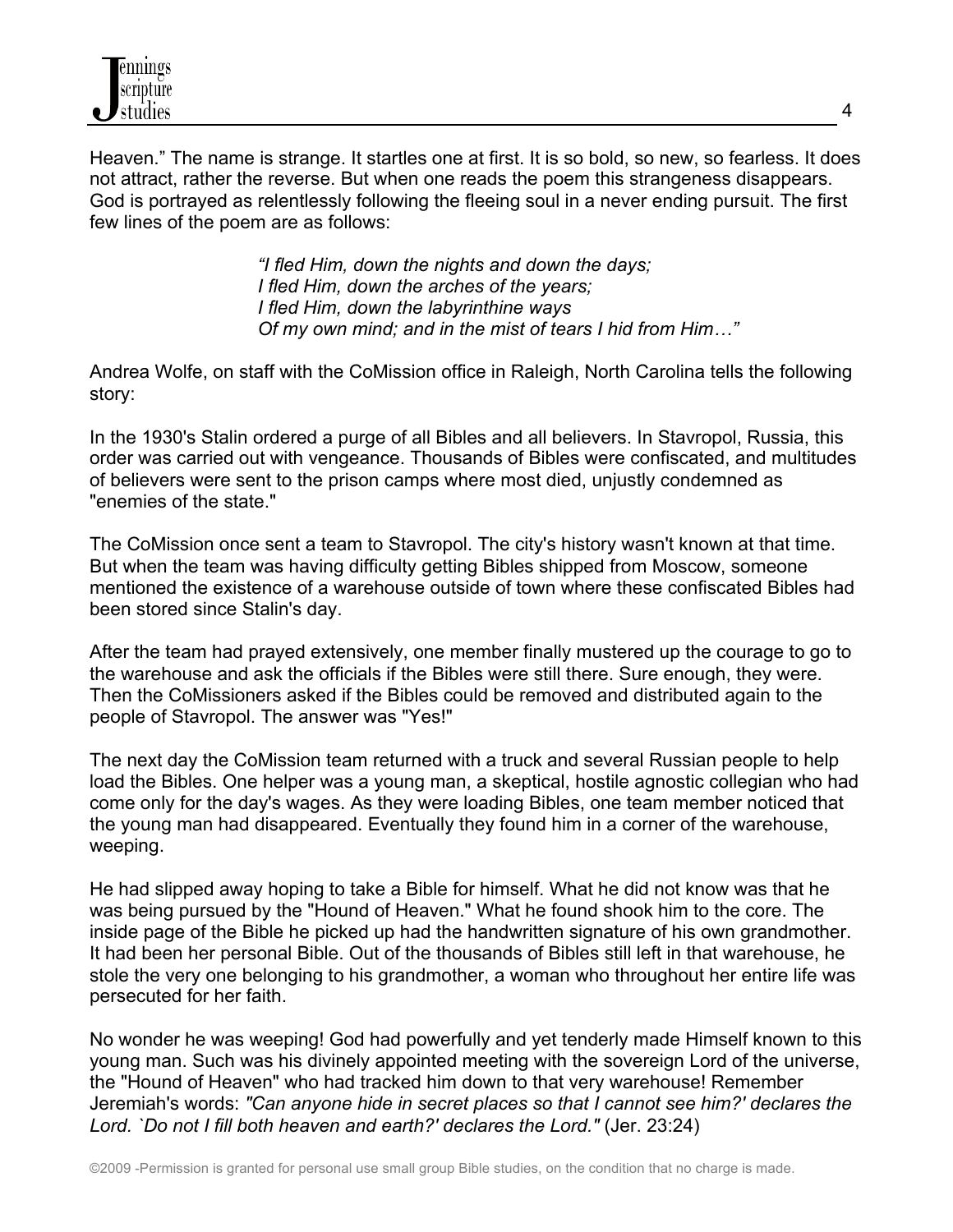

Since God's walk "*in the garden in the cool of the day"* that evening long ago, He continues to tread on the trail of Adam and Eve's offsprings to bring them back to Himself and that Paradise yet future. Listen to His footsteps and do not run from Him but run to Him for salvation. Paradise was lost in the past but Paradise will be restored in the future!

## **God's Footsteps Describe His Punishment.**

Several Scriptures convey in very vivid language the punishment that God meets out upon His enemies. One of the symbolisms used is that of the winepress. A winepress is a device used to extract juice from crushed grapes. Absent modern machinery, the grapes were crushed in a vat by persons walking about in the winepress and with their feet they crushed the grapes. The feet and even the clothing of those walking in the winepress were stained by the juice. This is the process pictured in Isaiah 63 where we read:

*"I have trodden the winepress alone, and from the peoples no one was with Me. For I have trodden them in My anger, and trampled them in My fury…."* (Isaiah 63:3) *"I have trodden down the peoples in My anger, made them drunk in My fury, and brought down their strength to the earth."* (Isaiah 63:6)

The winepress is a symbol of the wrath of God and the wicked are analogous to clusters of grapes. The winepress into which they are cast is trampled, prophetically, by Christ. The picture here is one of the foes of God being crushed.

Hebrews 10:31 says, "*It is a fearful thing to fall into the hands of the living God."* It is also a fearful thing to fall under the feet of the living God! A "harsh" statement? Yes! True? Yes! There is coming a day when The Crucified will be justified; when the vilified will be vindicated! Zechariah records the day as follows: *"Then the LORD will go forth and fight against those nations, as He fights in the day of battle. And in that day His feet will stand on the Mount of Olives, which faces Jerusalem on the east. And the Mount of Olives shall be split in two, from east to west."* (Zech. 14:3-4)

Oh, sinner, flee from the wrath to come! Be not among those who fall under the wrath of God, accept His offer of pardon! *"Come now, and let us reason together," says the LORD, "Though your sins are like scarlet, they shall be as white as snow; though they are red like crimson, they shall be as wool. If you are willing and obedient, you shall eat the good of the land; but if you refuse and rebel, you shall be devoured by the sword"; for the mouth of the LORD has spoken."* (Isaiah 1:18-20)

> *"Mine eyes have seen the glory of the coming of the Lord; He is trampling out the vintage where the grapes of wrath are stored; He hath loosed the fateful lightning of His terrible swift sword; His truth is marching on. Glory! Glory! Hallelujah! Glory! Glory! Hallelujah! Glory! Glory! Hallelujah! His truth is marching on."* Julia W. Howe

**God's Footsteps Demonstrate His Power.** Let us go back to the beginning and begin there: *"In the beginning God created the heavens*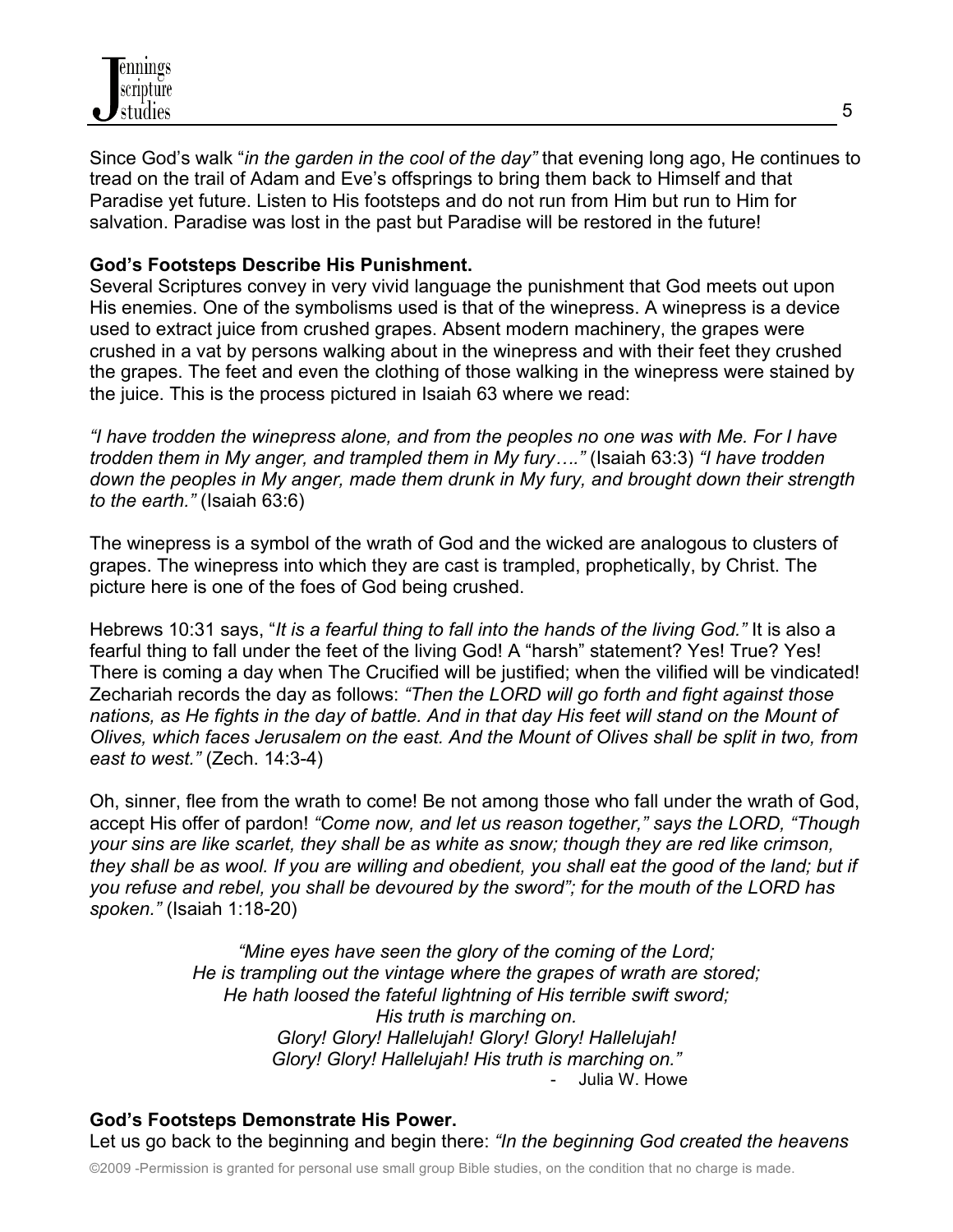*and the earth. The earth was without form, and void; and darkness was on the face of the deep. And the Spirit of God was hovering over the face of the waters."* (Genesis 1:1-2)

Now let us fast-forward to the New Testament days when the Creator, in the flesh, walked among men. The disciples were on a boating outing on the Sea of Galilee and, *"In the fourth watch of the night Jesus went to them, walking on the sea. And when the disciples saw Him walking on the sea, they were troubled, saying, "It is a ghost!" And they cried out for fear. But immediately Jesus spoke to them, saying, "Be of good cheer! It is I; do not be afraid."* (Matt. 14:25-27)

He who created the waters in the seas walks upon these waters. Nature's God proves that He is the God over nature and walks upon water more easily than humans walk on dry earth! In so doing He demonstrated His power over nature.

> *"God moves in a mysterious way, His wonders to perform; He plants His footsteps in the sea, And rides upon the storm."* - Wm. Cowper

## **God's Footsteps Deliver His Purpose.**

*"And as He walked by the Sea of Galilee, He saw Simon and Andrew his brother casting a net into the sea; for they were fishermen. Then Jesus said to them, "Follow Me, and I will make you to become fishers of men." They immediately left their nets and followed Him. When He had gone a little farther from there, He saw James the son of Zebedee, and John his brother, who also were in the boat mending their nets. And immediately He called them, and they left their father Zebedee in the boat with the hired servants, and went after Him."* (Mark 1:16-20)

Jesus' purpose in coming from the throne in heaven to the throngs on earth was, as He said to Zacchaeus, *"to seek and to save the lost."* (Luke 19:10) As He walked along the shore of the Galilee Sea He enlisted Peter, Andrew, James and John to be *"fishers of men."* His purpose for His church today is the same! His followers in every age are to be fishers of those yet in the sea of sin. We are to find them, fetch them and feed them! Are you purposefully pursuing the purpose for which Christ came?

# **GOD'S FEET AND HIS FOOTSOLDIERS**

Many are the references to the army of saints who knelt at the feet of the Captain of their salvation. Some of the more well known instances are as follows:

## **At His Feet Listening.**

*"Yes, He loves the people; all His saints are in Your hand; they sit down at Your feet; everyone receives Your words."* (Deuteronomy 33:3)

"Now it happened as they went that He entered a certain village; and a certain woman named Martha welcomed Him into her house. And she had a sister called Mary, who also sat at Jesus' feet and heard His word." (Luke 10:38-39)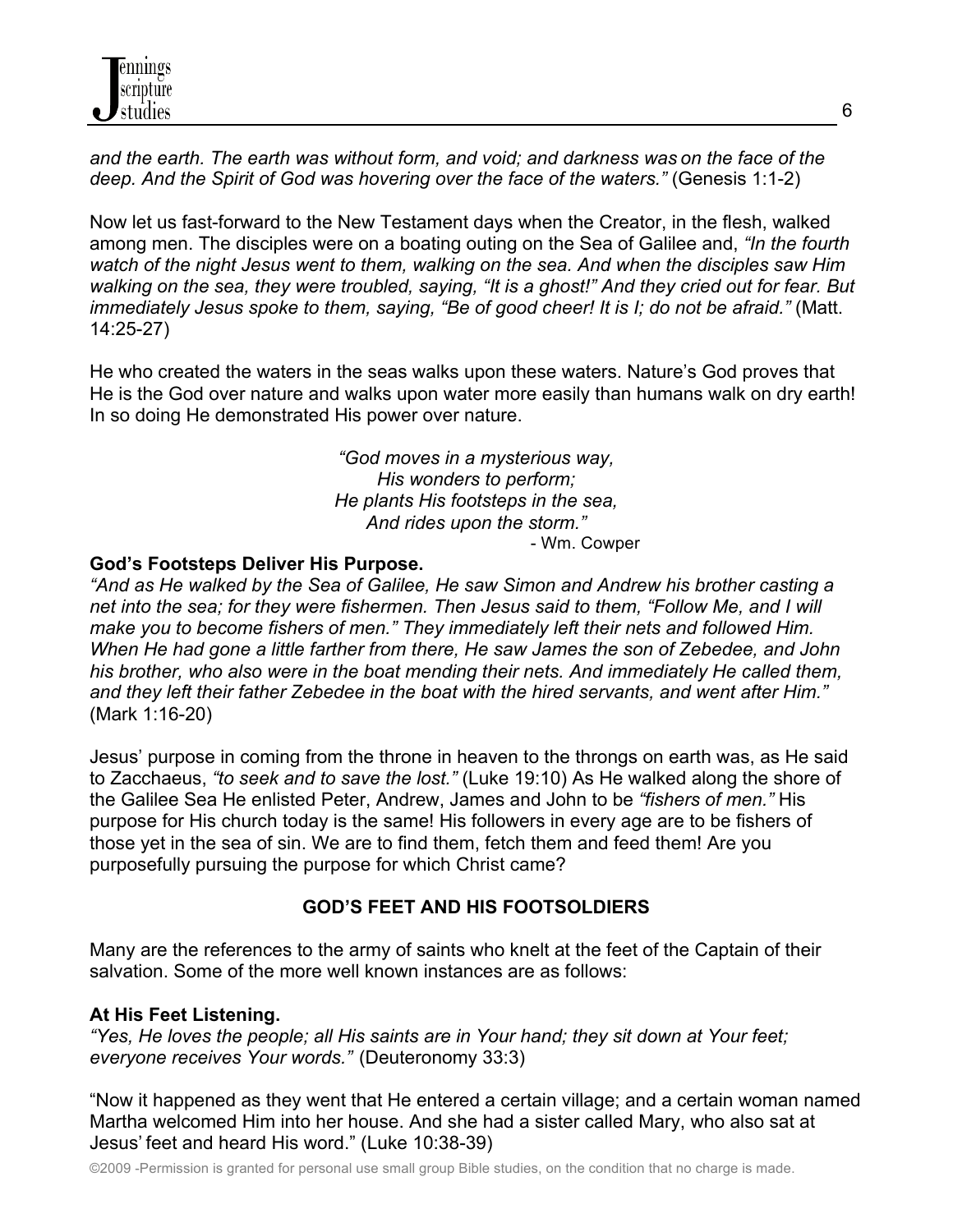"Sitting at the feet of Jesus, Oh, what words I hear Him say! Happy place! so near, so precious! May it find me there each day. Sitting at the feet of Jesus, I would look upon the past; For His love has been so gracious, It has won my heart at last." - Asa Hull, music

### **At His Feet Petitioning.**

*"And behold, one of the rulers of the synagogue came, Jairus by name. And when he saw Him, he fell at His feet and begged Him earnestly, saying, "My little daughter lies at the point of death. Come and lay Your hands on her, that she may be healed, and she will live."* (Mark 5:22-23)

#### **At His Feet Worshiping.**

*"So they went out quickly from the tomb with fear and great joy, and ran to bring His disciples word. And as they went to tell His disciples, behold, Jesus met them, saying, "Rejoice!" So they came and held Him by the feet and worshiped Him."* (Matt. 28:9)

*"And behold, a woman in the city who was a sinner, when she knew that Jesus sat at the table in the Pharisee's house, brought an alabaster flask of fragrant oil, and stood at His feet behind Him weeping; and she began to wash His feet with her tears, and wiped them with the hair of her head; and she kissed His feet and anointed them with the fragrant oil."* (Luke 7:37- 38)

On the Isle of Patmos, John saw Jesus and said, *"His feet were like fine brass, as if refined in a furnace, and His voice as the sound of many waters; He had in His right hand seven stars, out of His mouth went a sharp two-edged sword, and His countenance was like the sun shining in its strength. And when I saw Him, I fell at His feet as dead. But He laid His right hand on me, saying to me, "Do not be afraid; I am the First and the Last. I am He who lives, and was dead, and behold, I am alive forevermore. Amen."* (Rev. 1:15-18.

#### **At His Feet Thanking.**

Only one of the ten lepers healed by Jesus was grateful and, *"When he saw that he was healed, returned, and with a loud voice glorified God, and fell down on his face at His feet, giving Him thanks."* (Luke 17:15-16)

The bodily posture of which the Lord Jesus is worthy, is the posture of prostration at His feet. In every throne-room scene in heaven beings are at God's feet. *"Whenever the living creatures give glory and honor and thanks to Him who sits on the throne, who lives forever and ever, the twenty-four elders fall down before Him who sits on the throne and worship Him who lives forever and ever, and cast their crowns before the throne, saying: " You are worthy, O Lord, to receive glory and honor and power; for You created all things, and by Your will they exist and were created."*(Rev. 4:9-11)